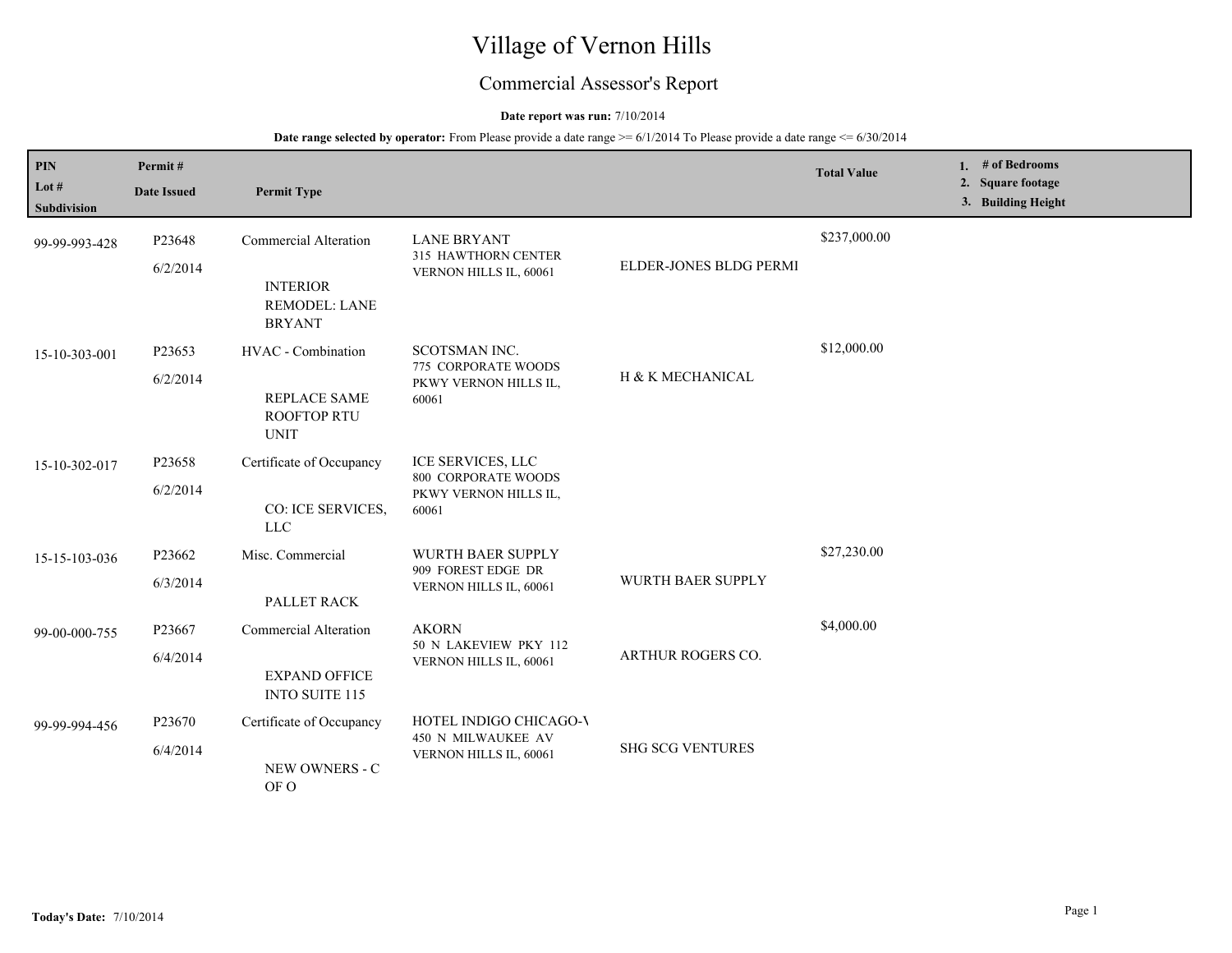| $\mathbf{PIN}$<br>Lot $#$<br><b>Subdivision</b> | Permit#<br><b>Date Issued</b> | <b>Permit Type</b>                                                                                          |                                                                               |                                    | <b>Total Value</b> | 1. # of Bedrooms<br>2. Square footage<br>3. Building Height |
|-------------------------------------------------|-------------------------------|-------------------------------------------------------------------------------------------------------------|-------------------------------------------------------------------------------|------------------------------------|--------------------|-------------------------------------------------------------|
| 15-09-402-039                                   | P23671<br>6/4/2014            | Misc. Residential<br><b>REMODEL</b><br><b>KITCHEN</b><br><b>BREAKROOM</b>                                   | RICHARD WOLF MEDICAL<br>353 CORPORATE WOODS<br>PKWY VERNON HILLS IL,<br>60061 | <b>ABSOLUTE CONSTRUCTION</b>       | \$8,200.00         |                                                             |
| 11-33-303-001                                   | P23680<br>6/4/2014            | Misc. Commercial<br><b>CROSSWALK WITH</b><br><b>SIGNAL</b>                                                  | <b>RUST OLEUM CORP</b><br>11 HAWTHORN PKWY<br>VERNON HILLS IL, 60061          | RUST OLEUM CORP                    | \$12,170.00        |                                                             |
| 15-04-203-016                                   | P23687<br>6/5/2014            | Parking Lot<br>PARKING LOT<br><b>MTC 2014</b>                                                               | <b>TUSON CORP</b><br>475 BUNKER CT VERNON<br><b>HILLS IL, 60061</b>           | PRECISION PAVING &<br>CONSTRUCTION | \$59,000.00        |                                                             |
| 99-99-101-181                                   | P23693<br>6/6/2014            | Misc. Commercial<br><b>BACK UP</b><br><b>GENERATOR AND</b><br><b>DIESEL TANK ON</b><br>4X10 PAD FOR<br>AT&T | AT&T MOBILITY<br>740 LAKEVIEW suite A<br>VERNON HILLS IL, 60061               | <b>CREOSPAN</b>                    | \$20,000.00        |                                                             |
| 99-99-100-819                                   | P23694<br>6/6/2014            | Parking Lot<br>PARKING LOT<br>SEALCOAT: 2014                                                                | AARON'S ENT (STATION,ST<br>860 MILWAUKEE VERNON<br><b>HILLS IL, 60061</b>     | <b>HARD SURFACE SOLUTION</b>       | \$5,150.00         |                                                             |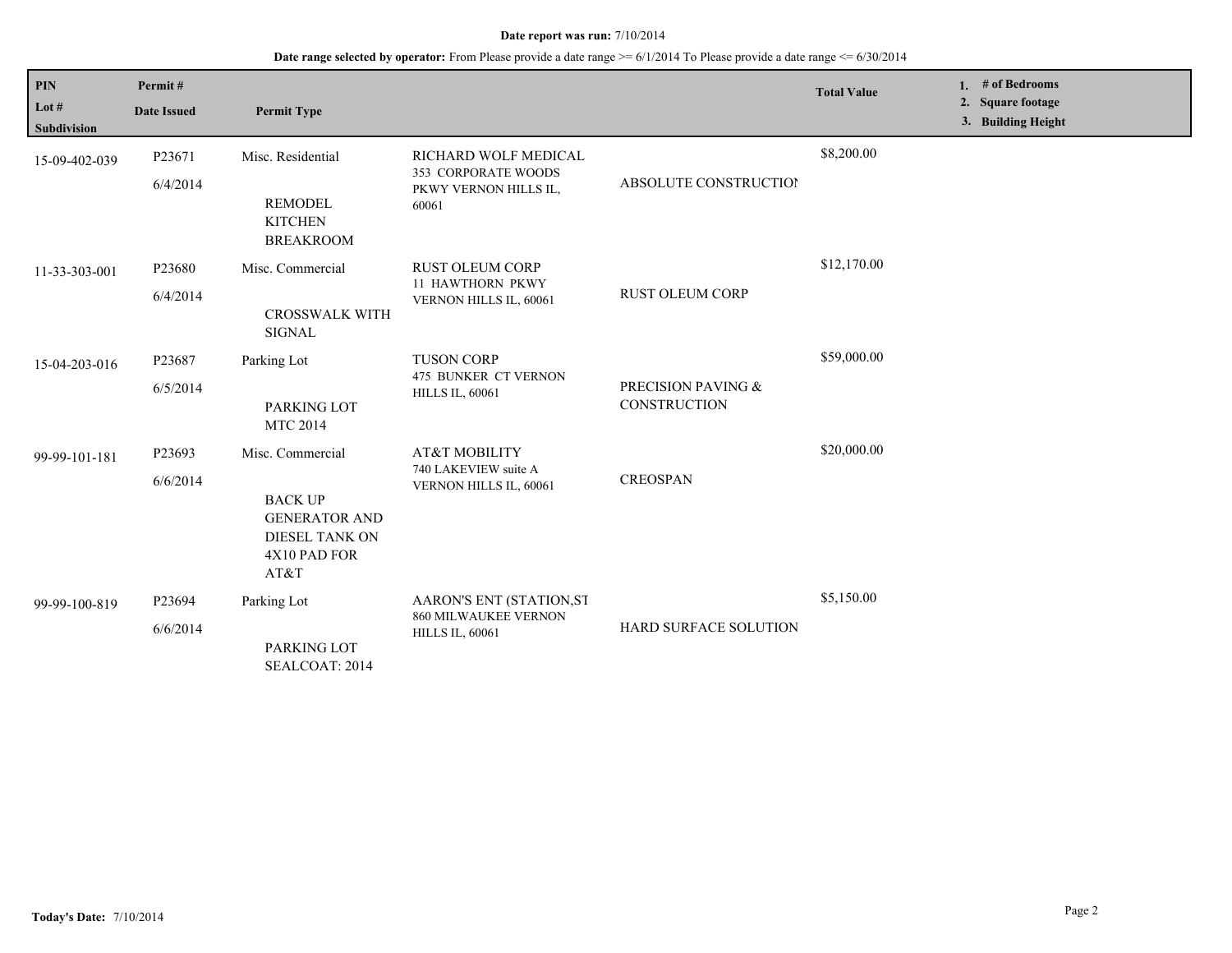| $\mathbf{PIN}$<br>Lot $#$<br>Subdivision | Permit#<br><b>Date Issued</b> | <b>Permit Type</b>                                                                                                                                                                                       |                                                                                |                        | <b>Total Value</b> | 1. $#$ of Bedrooms<br>2. Square footage<br>3. Building Height |
|------------------------------------------|-------------------------------|----------------------------------------------------------------------------------------------------------------------------------------------------------------------------------------------------------|--------------------------------------------------------------------------------|------------------------|--------------------|---------------------------------------------------------------|
| 99-99-101-643<br>THE OAKS                | P23708<br>6/9/2014            | Misc. Electrical<br>100 AMP NEW<br>SERVICE, 120/240<br>VOLT, 12 POLE 60<br>AMP CIRCUIT,<br>1 SINGLE POLE 20<br>AMP CIRCUIT,<br>PULL 3/0 WIRE<br>FROM COM ED TO<br>AT&T<br>EQUIPMENT, SET<br>METER SOCKET | THE OAKS OF VERNON HIL<br>96 OAK LEAF LN VERNON<br><b>HILLS IL, 60061</b>      | VONS ELECTRIC INC      | \$3,000.00         |                                                               |
| 15-04-202-105                            | P23710<br>6/9/2014            | Misc. Electrical<br><b>SECURITY</b><br>SYSTEM, CARD<br>ACCESS,<br><b>INTRUSION</b><br>SYSTEM, CCTV,<br>INTERCOM.                                                                                         | <b>TETRA PAK</b><br>600 E BUNKER CT VERNON<br><b>HILLS IL, 60061</b>           | ADVENT SYSTEMS, INC.   | \$37,781.00        |                                                               |
| 15-04-202-105                            | P23711<br>6/9/2014            | Voice/Data<br>VOICE AND DATA                                                                                                                                                                             | <b>TETRA PAK</b><br><b>600 E BUNKER CT VERNON</b><br><b>HILLS IL, 60061</b>    | ADVENT SYSTEMS, INC.   | \$176,566.00       |                                                               |
| 99-99-999-924                            | P23720<br>6/10/2014           | <b>Security System</b><br>LOW VOLTAGE-<br><b>SEC SYSTEM</b>                                                                                                                                              | <b>BUSINESS IT SOURCE</b><br>954 CORPORATE WOODS<br>PKY VERNON HILLS IL, 60061 | ADT SECURITY SERVICES, | \$1,348.00         |                                                               |
| 99-99-101-638                            | P23723<br>6/10/2014           | Sign<br>2-NEW SIGN                                                                                                                                                                                       | AAA<br>1680 MILWAUKEE AVE<br>VERNON HILLS IL, 60061                            | DOYLE SIGNS INC.       | \$15,000.00        | 2.<br>88.00<br>3.9.00                                         |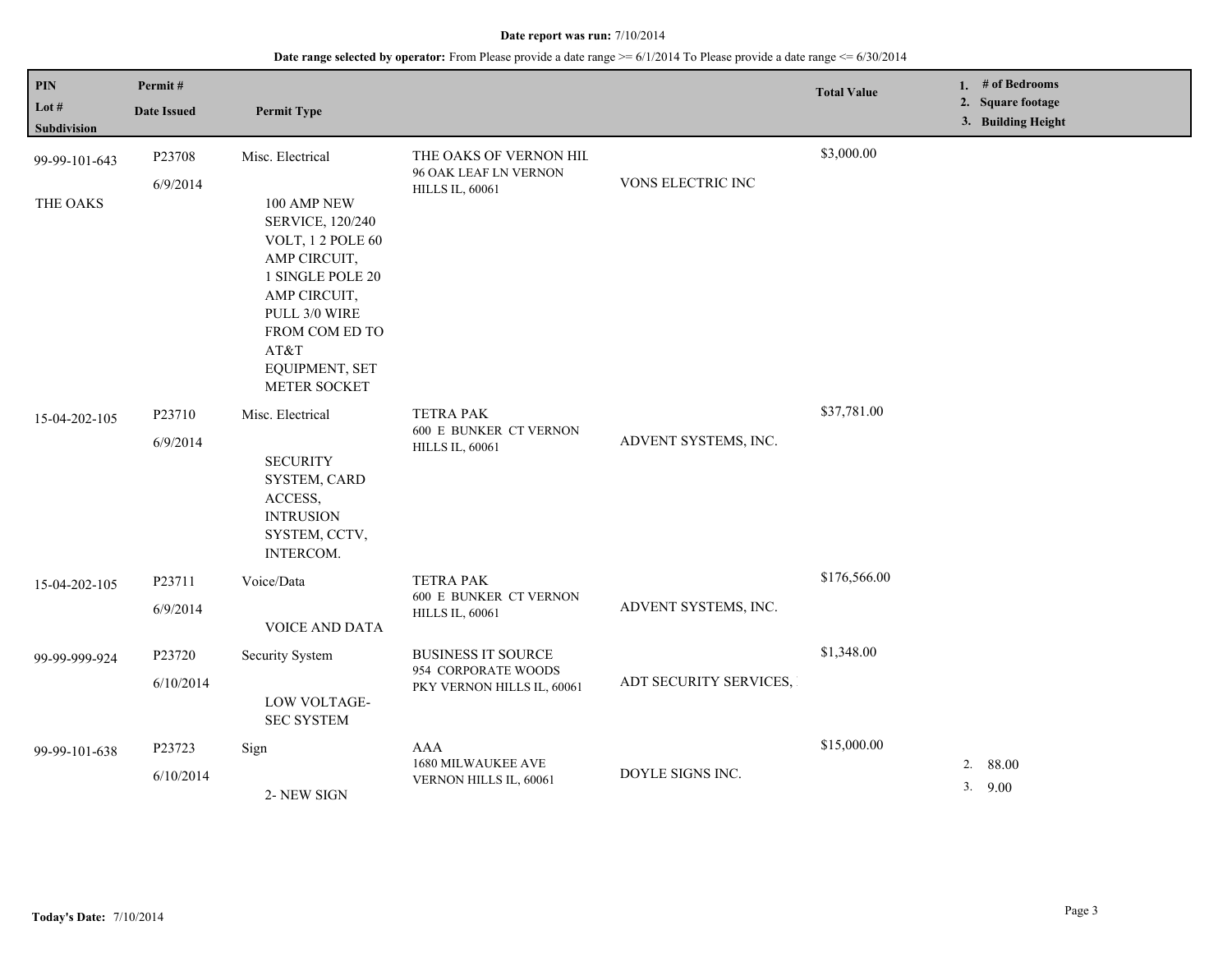| <b>PIN</b><br>Lot $#$<br><b>Subdivision</b> | Permit#<br><b>Date Issued</b> | <b>Permit Type</b>                                                                                                                                                           |                                                                        |                        | <b>Total Value</b> | 1. $#$ of Bedrooms<br>2. Square footage<br>3. Building Height |
|---------------------------------------------|-------------------------------|------------------------------------------------------------------------------------------------------------------------------------------------------------------------------|------------------------------------------------------------------------|------------------------|--------------------|---------------------------------------------------------------|
| 99-99-994-749                               | P23726<br>6/9/2014            | Parking Lot<br><b>SEALCOAT AND</b><br><b>STRIPING</b>                                                                                                                        | 545 N LAKEVIEW PKY<br>VERNON HILLS IL, 60061                           | DELI MANAGEMENT, INC.  | \$575.00           |                                                               |
| 11-33-302-012                               | P23727<br>6/10/2014           | Parking Lot<br>PARKING LOT:<br>2014                                                                                                                                          | 977 N LAKEVIEW PKY<br>VERNON HILLS IL, 60061                           | R.A. PETERSON CO       | \$4,800.00         |                                                               |
| 99-99-999-645                               | P23732<br>6/11/2014           | Parking Lot<br>PARKING LOT -<br>SEALCOATING/<br>STRIPING &<br><b>CRACK SEALING</b><br><b>2 ADDRESS</b><br>PARKING LOTS<br>ARE JOINED<br>536-616 ATRIUM &<br>700*702 DEERPATH | 700 DEERPATH DR VERNON<br><b>HILLS IL, 60061</b>                       | DEMARR SEALCOATING, IN | \$10,705.57        |                                                               |
| 99-99-100-395                               | P23739<br>6/12/2014           | Certificate of Occupancy<br><b>NYS</b><br>COLLECTIONS -<br>CERT OF<br><b>OCCUPANCY</b>                                                                                       | NYS COLLECTIONS<br>1025 HAWTHORN CENTER<br>VERNON HILLS IL, 60061      | NYS COLLECTIONS        |                    |                                                               |
| 99-99-999-325                               | P23741<br>6/12/2014           | Sign<br><b>TEMPORARY</b><br><b>GROUND SIGNS</b>                                                                                                                              | WESTFIELD SHOPPINGTOW<br>122 HAWTHORN CENTER<br>VERNON HILLS IL, 60061 | <b>SIGN A RAMA</b>     | \$1,150.00         |                                                               |
| 11-33-301-007                               | P23749<br>6/13/2014           | Parking Lot<br>PARKING LOT                                                                                                                                                   | RUST OLEUM DEVELOPEM<br>102 HAWTHORN PKY<br>VERNON HILLS IL, 60061     | HEZCORP CONSTRUCTION   | \$156,000.00       |                                                               |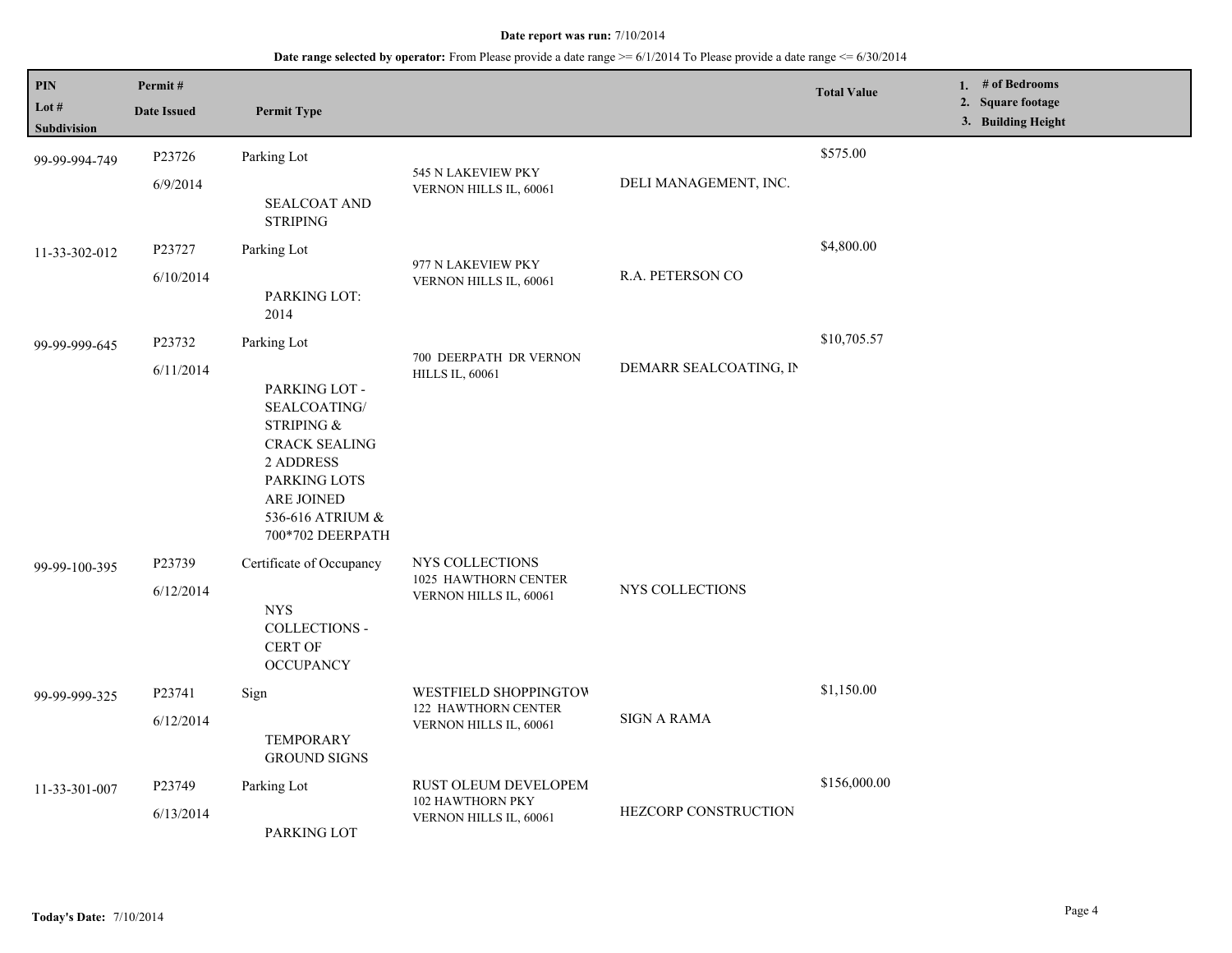| <b>PIN</b><br>Lot $#$<br><b>Subdivision</b> | Permit#<br><b>Date Issued</b>   | <b>Permit Type</b>                                                     |                                                                                    |                        | <b>Total Value</b> | 1. $#$ of Bedrooms<br>2. Square footage<br>3. Building Height |
|---------------------------------------------|---------------------------------|------------------------------------------------------------------------|------------------------------------------------------------------------------------|------------------------|--------------------|---------------------------------------------------------------|
| 11-33-303-001                               | P23750<br>6/13/2014             | Parking Lot<br>PARKING LOT<br><b>SEALCOATING</b>                       | RUST OLEUM CORP<br>11 HAWTHORN PKWY<br>VERNON HILLS IL, 60061                      | HEZCORP CONSTRUCTION   | \$12,800.00        |                                                               |
| 99-00-000-286                               | P23754<br>6/13/2014             | Sign<br><b>SIGN: DARNA</b><br><b>FURNITURE</b>                         | DARNA FURNITURE<br>204 HAWTHORN CENTER<br>VERNON HILLS IL, 60061                   | MONTEREY ELECTRIC SIGI | \$1,000.00         | 22.50<br>2.<br>3.<br>18.00                                    |
| 99-99-100-280                               | P23755<br>6/13/2014             | Misc. Commercial<br>DEMO PRIOR TO<br>BUILDOUT, OTC<br>PER MAT,         | <b>FIREHOUSE SUBS</b><br>325 N MILWAUKEE AVE<br>unit 250 VERNON HILLS IL,<br>60061 | ROSEWOOD CONSTRUCTIC   | \$4,000.00         |                                                               |
| 99-99-101-638                               | P23756<br>6/13/2014             | Fire Sprinklers<br>FIRE SPRINKLER                                      | AAA<br>1680 MILWAUKEE AVE<br>VERNON HILLS IL, 60061                                | F.E. MORAN             | \$38,000.00        |                                                               |
| 15-03-102-006                               | P23761<br>6/16/2014             | Misc. Commercial<br><b>SIDEWALK</b><br>REMOVAL &<br><b>REPLACEMENT</b> | 701 N MILWAUKEE AV<br>VERNON HILLS IL, 60061                                       | DEL CONCRETE, INC      | \$5,000.00         |                                                               |
| 99-99-100-406                               | P23762<br>6/16/2014             | Misc. Commercial<br><b>REPLACE</b><br><b>SIDEWALK</b>                  | HAWTHORN VILLAGE COM<br>0 HAWTHORN VILLAGE<br>COMMONS VERNON HILLS<br>IL, 60061    | DEL CONCRETE, INC      | \$5,000.00         |                                                               |
| 99-99-100-384                               | P <sub>23764</sub><br>6/16/2014 | Commercial Alteration<br><b>INTERIOR BUILD</b><br><b>OUT</b>           | IRA G SPIRO DDS<br>830 WEST END CT suite 800<br>VERNON HILLS IL, 60061             | APEX DESIGN BUILD      | \$150,000.00       |                                                               |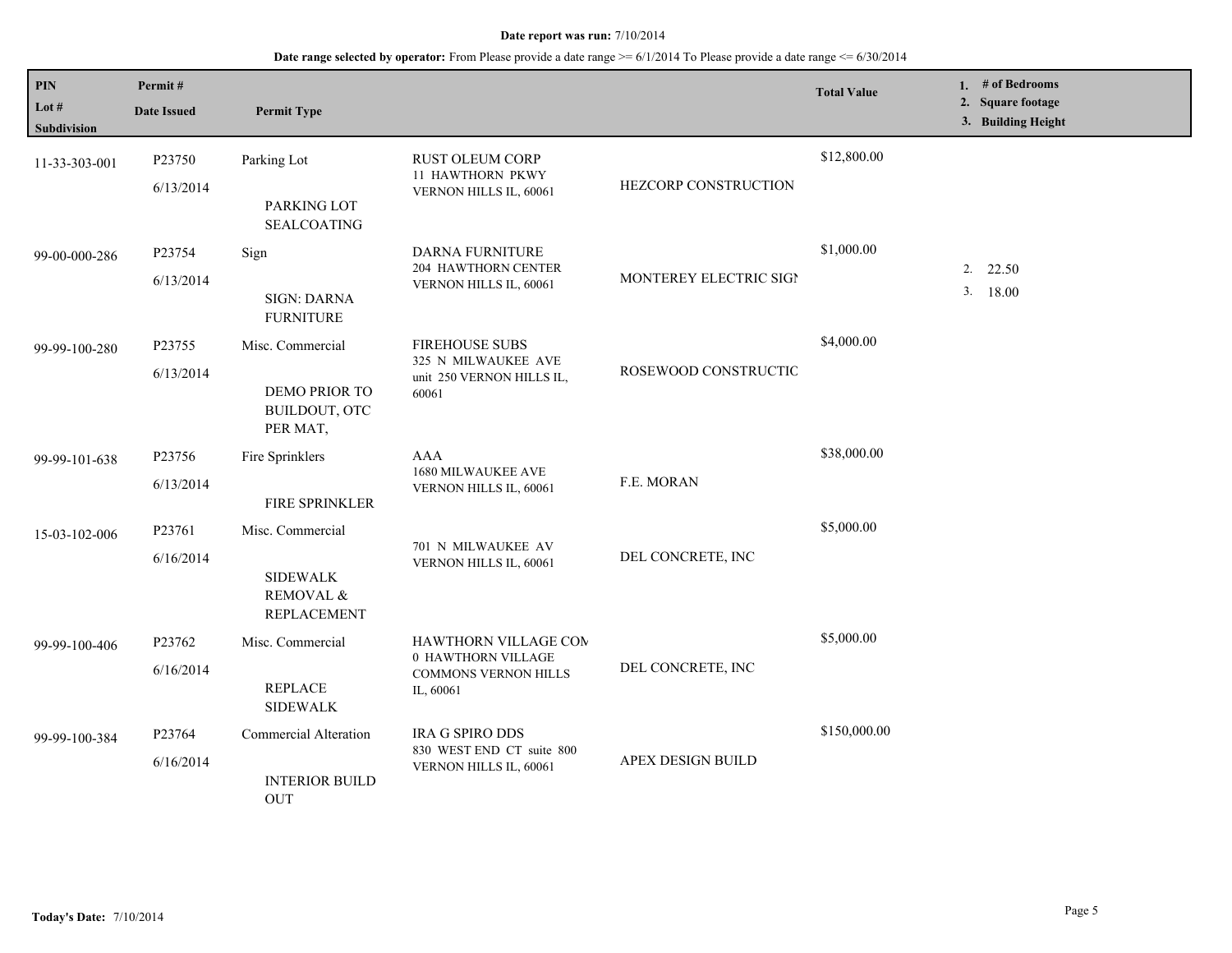| PIN<br>Lot $#$<br>Subdivision | Permit#<br><b>Date Issued</b> | <b>Permit Type</b>                                                                          |                                                                                 |                                         | <b>Total Value</b> | 1. # of Bedrooms<br>2. Square footage<br>3. Building Height |
|-------------------------------|-------------------------------|---------------------------------------------------------------------------------------------|---------------------------------------------------------------------------------|-----------------------------------------|--------------------|-------------------------------------------------------------|
| 99-99-994-722                 | P23765<br>6/16/2014           | Antenna<br><b>ANTENNA</b><br><b>INSTALLATION</b>                                            | <b>BEST BUY MOBILE</b><br>526 HAWTHORN CENTER<br>VERNON HILLS IL, 60061         |                                         | \$400.00           |                                                             |
| 99-99-101-188                 | P23766<br>6/17/2014           | Parking Lot<br>PARKING LOT -<br>SEAL OCATING &<br><b>CRACK</b><br><b>SEALIN/STRIPING</b>    | <b>LOWE'S</b><br>1660 MILWAUKEE VERNON<br><b>HILLS IL, 60061</b>                | <b>ROSE PAVING</b>                      | \$6,915.00         |                                                             |
| 15-15-100-103                 | P23767<br>6/17/2014           | Parking Lot<br>PARKING LOT -<br>SEALCOATING /<br><b>CRACKSEALING /</b><br><b>RESTRIPING</b> | <b>ALLIANCE FIRE PROTECTION</b><br>998 FOREST EDGE DR<br>VERNON HILLS IL, 60061 | <b>ROSE PAVING</b>                      | \$12,265.00        |                                                             |
| 99-00-000-239                 | P23768<br>6/17/2014           | Parking Lot<br>PARKING LOT -<br>SEALCOATING/<br><b>CRACK SEALING/</b><br><b>RE-STRIPING</b> | <b>OLIVE GARDEN</b><br>701 N MILWAUKEE AVE<br>358 VERNON HILLS IL, 60061        | <b>ROSE PAVING</b>                      | \$622.00           |                                                             |
| 15-08-104-051                 | P23769<br>6/17/2014           | Re-Roofing<br>Siding<br><b>RE-ROOF - SIDING</b>                                             | 751 WILLIAMS WAY<br>VERNON HILLS IL, 60061                                      | SKY-HIGH ROOFING &<br><b>REMODELING</b> | \$10,200.00        |                                                             |
| 99-00-000-200                 | P23770<br>6/17/2014           | Misc. Electrical<br>MISC ELECT - SEE<br>${\rm FILE}$                                        | <b>BEST BUY</b><br>701 N MILWAUKEE AVE<br>152 VERNON HILLS IL, 60061            | PURE VOLTAGE INC                        | \$4,000.00         |                                                             |
| 99-99-993-399                 | P23771<br>6/17/2014           | Parking Lot<br>PARKING LOT 2014                                                             | <b>SUPER TARGET</b><br>313 TOWNLINE RD VERNON<br><b>HILLS IL, 60061</b>         | MURPHY PAVING                           | \$185,789.00       |                                                             |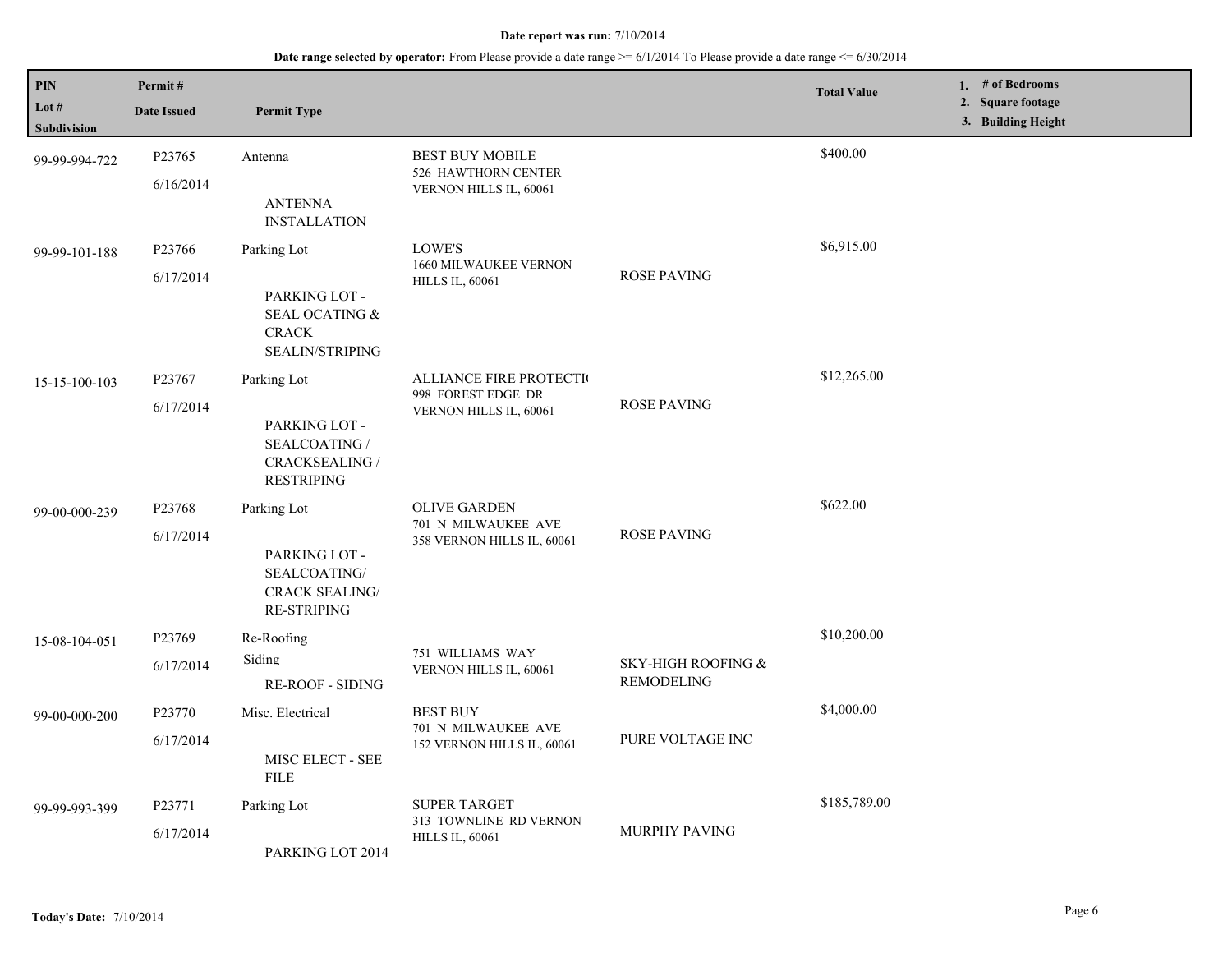| PIN<br>Lot #<br>Subdivision | Permit#<br><b>Date Issued</b> | <b>Permit Type</b>                                                                                           |                                                                            |                              | <b>Total Value</b> | 1. # of Bedrooms<br>2. Square footage<br>3. Building Height |
|-----------------------------|-------------------------------|--------------------------------------------------------------------------------------------------------------|----------------------------------------------------------------------------|------------------------------|--------------------|-------------------------------------------------------------|
| 99-99-999-929               | P23774<br>6/18/2014           | Misc. Commercial<br>ELECTRICAL AND<br><b>FIX GFI OUTLETS</b>                                                 | EUROPEAN CHOCOLATE L'<br>740 CORPORATE WOODS<br>PKY VERNON HILLS IL, 60061 | MIREX ELECTRIC               | \$200.00           |                                                             |
| 99-99-999-929               | P23775<br>6/18/2014           | Misc. Residential<br>MISC PLUMBING                                                                           | EUROPEAN CHOCOLATE L'<br>740 CORPORATE WOODS<br>PKY VERNON HILLS IL, 60061 | A.Y.S. PLUMBING              | \$3,200.00         |                                                             |
| 15-08-111-007               | P23777<br>6/18/2014           | Fire Alarm<br><b>FIRE ALARM</b><br><b>PANEL</b>                                                              | <b>WESTMORELAND APTS</b><br>650 WESTMORELAND DR<br>VERNON HILLS IL, 60061  | <b>TYCO INTEGRATED SECUR</b> | \$180.00           |                                                             |
| 15-10-302-017               | P23783<br>6/19/2014           | Security System<br>CAMERAS, ALARM,<br><b>ACCES CARD</b><br><b>SYSTEM</b>                                     | ICE SERVICES, LLC<br>800 CORPORATE WOODS<br>PKWY VERNON HILLS IL,<br>60061 | <b>EDOT SOLUTIONS</b>        | \$30,000.00        |                                                             |
| 15-04-202-149               | P23786<br>6/19/2014           | Parking Lot<br>PARKING LOT                                                                                   | NEIL ENTERPRISES, INC.<br>450 BUNKER CT VERNON<br><b>HILLS IL, 60061</b>   | R.A. PETERSON CO             | \$35,600.00        |                                                             |
| 15-09-403-022               | P23787<br>6/19/2014           | Parking Lot<br>PARKING LOT<br>2014: SEALCOAT,<br>CRACKFILL,<br><b>STRIPE</b>                                 | ZF SALES & SERVICE NORT<br>777 HICKORY HILL DR<br>VERNON HILLS IL, 60061   |                              | \$18,000.00        |                                                             |
| 99-99-999-567               | P23788<br>6/19/2014           | Antenna<br><b>INSTALL NEW</b><br><b>ANTENNA AND</b><br><b>RRUS TO</b><br><b>EXISTING</b><br><b>STRUCTURE</b> | AT&T MOBILITY<br>280 S MILWAUKEE AVE<br>VERNON HILLS IL, 60061             | LCC LAW                      | \$35,000.00        |                                                             |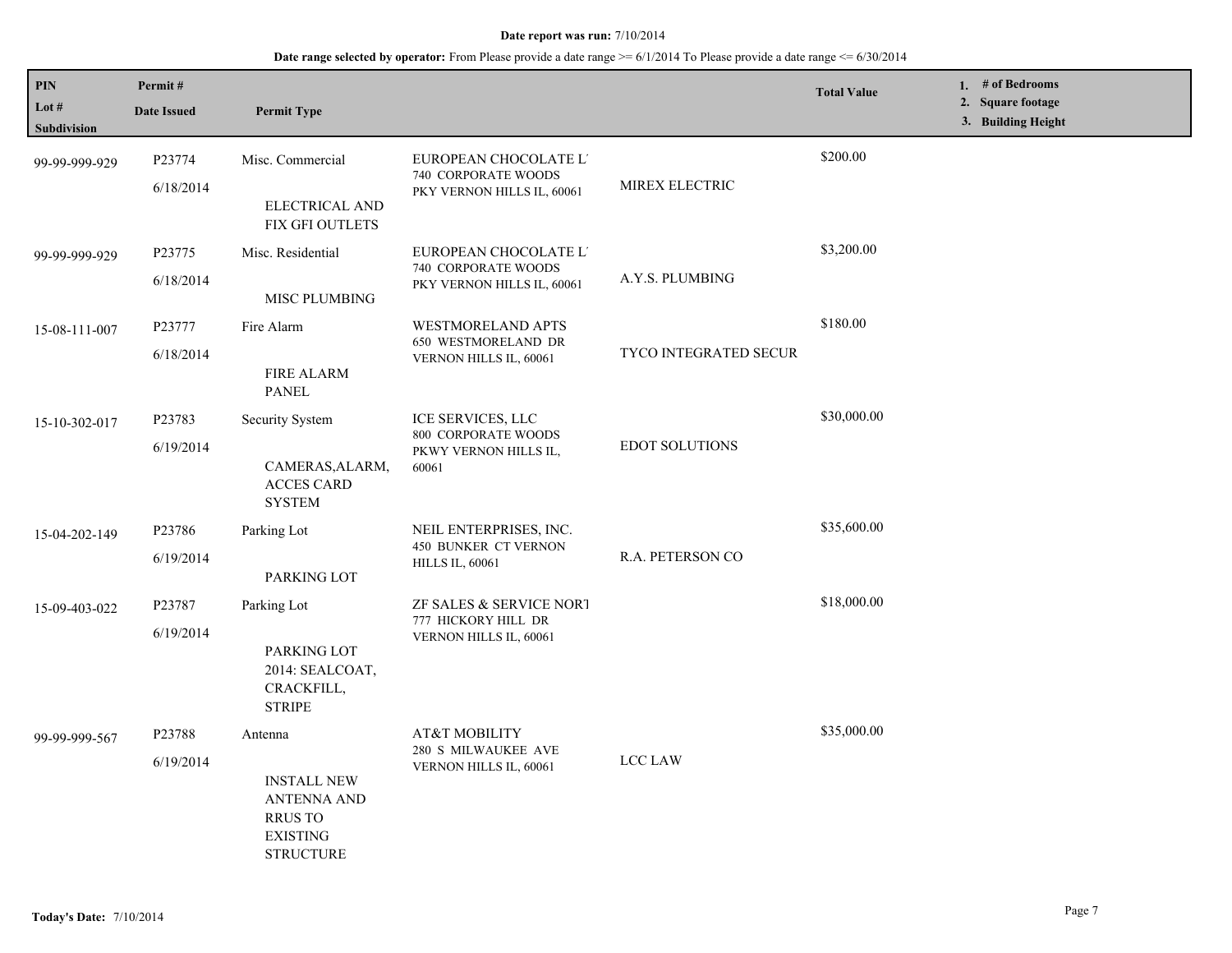| PIN<br>Lot #<br>Subdivision | Permit#<br><b>Date Issued</b>   | <b>Permit Type</b>                                                                                  |                                                                                 |                      | <b>Total Value</b> | 1. # of Bedrooms<br>2. Square footage<br>3. Building Height |
|-----------------------------|---------------------------------|-----------------------------------------------------------------------------------------------------|---------------------------------------------------------------------------------|----------------------|--------------------|-------------------------------------------------------------|
| 99-99-100-191               | P <sub>23791</sub><br>6/19/2014 | Parking Lot<br>PARKING LOT:                                                                         | HYPER MICROSYSTEMS IN<br>100 N LAKEVIEW PKY suite A<br>VERNON HILLS IL, 60061   | <b>RABINE PAVING</b> | \$52,001.00        |                                                             |
| 15-04-109-003               | P23809<br>6/24/2014             | 2014<br>Antenna<br>REMOVAL OF U.S.<br><b>CELLULAR</b>                                               | 151 N LAKEVIEW PKY<br>VERNON HILLS IL, 60061                                    | SAC WIRELESS, LLC    | \$22,500.00        |                                                             |
| 99-99-101-043               | P23810<br>6/24/2014             | <b>EQUIPMENT</b><br>Antenna<br>REMOVAL OF U.S.<br><b>CELLULAR</b><br><b>EQUIPMENT</b>               | 100 TENNIS LN VERNON<br><b>HILLS IL, 60061</b>                                  | SAC WIRELESS, LLC    | \$22,500.00        |                                                             |
| 15-10-302-017               | P23812<br>6/24/2014             | Misc. Commercial<br><b>CONVEYOR</b><br><b>SYSTEM WITH</b><br><b>ELECTRIC</b>                        | ICE SERVICES, LLC<br>800 CORPORATE WOODS<br>PKWY VERNON HILLS IL,<br>60061      | ICE SERVICES, LLC    | \$90,000.00        |                                                             |
| 15-10-302-017               | P23813<br>6/24/2014             | Misc. Commercial<br><b>RACKING</b>                                                                  | ICE SERVICES, LLC<br>800 CORPORATE WOODS<br>PKWY VERNON HILLS IL,<br>60061      | ICE SERVICES, LLC    | \$90,000.00        |                                                             |
| 99-00-000-755               | P23820<br>6/25/2014             | Fire Alarm<br><b>FIRE ALARM</b><br><b>ADDITION FOR</b><br><b>EXPANSION INTO</b><br><b>SUITE 115</b> | <b>AKORN</b><br>50 N LAKEVIEW PKY 112<br>VERNON HILLS IL, 60061                 | ARTHUR ROGERS CO.    | \$500.00           |                                                             |
| 99-99-999-980               | P23821<br>6/25/2014             | Certificate of Occupancy<br>CO: INDEPENDENT<br>PSYCHOTHERAPY<br><b>PRACTICES</b>                    | INDEPENDENT PSYCHOTHI<br>977 N LAKEVIEW PKY suite<br>155 VERNON HILLS IL, 60061 |                      |                    |                                                             |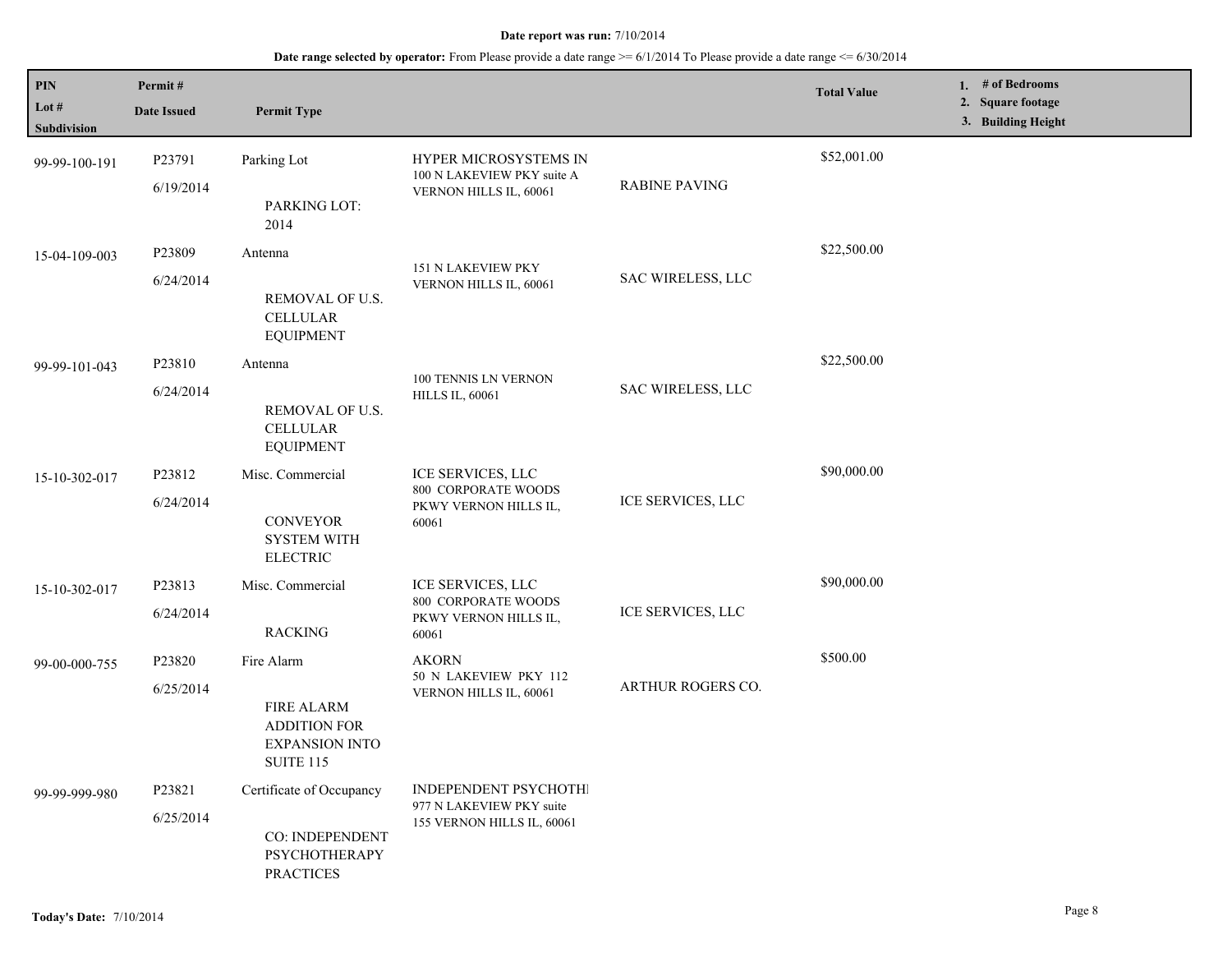| PIN<br>Lot $#$<br><b>Subdivision</b> | Permit#<br><b>Date Issued</b>   | <b>Permit Type</b>                                                                                      |                                                                                    |                                               | <b>Total Value</b> | 1. # of Bedrooms<br>2. Square footage<br>3. Building Height |
|--------------------------------------|---------------------------------|---------------------------------------------------------------------------------------------------------|------------------------------------------------------------------------------------|-----------------------------------------------|--------------------|-------------------------------------------------------------|
| 99-99-101-187                        | P23824<br>6/25/2014             | Fire Sprinklers<br>FIRE SPRINKLER                                                                       | LIFETIME FITNESS<br><b>680 WOODLANDS PKY</b><br>VERNON HILLS IL, 60061             | <b>SHAMROCK FIRE PROTECT</b>                  | \$5,000.00         |                                                             |
| 99-99-993-428                        | P23825<br>6/25/2014             | Fire Alarm<br>FIRE ALARM -<br><b>LANE BRYANT</b>                                                        | <b>LANE BRYANT</b><br>315 HAWTHORN CENTER<br>VERNON HILLS IL, 60061                | ESSCOE, LLC                                   | \$3,500.00         |                                                             |
| 99-99-100-280                        | P23846<br>6/26/2014             | <b>Commercial Alteration</b><br><b>BUILDOUT:</b><br><b>FIREHOUSE SUBS</b>                               | <b>FIREHOUSE SUBS</b><br>325 N MILWAUKEE AVE<br>unit 250 VERNON HILLS IL,<br>60061 | ROSEWOOD CONSTRUCTIC                          | \$140,000.00       |                                                             |
| 99-00-000-755                        | P23859<br>6/27/2014             | Fire Sprinklers<br><b>FIRE SPRINKLER</b><br><b>ADDITION FOR</b><br><b>SUITE 115</b><br><b>EXPANSION</b> | <b>AKORN</b><br>50 N LAKEVIEW PKY 112<br>VERNON HILLS IL, 60061                    | K & S AUTOMATIC FIRE<br><b>SPRINKLERS</b>     | \$9,345.00         |                                                             |
| 99-99-100-415                        | P23862<br>6/27/2014             | Certificate of Occupancy<br>CO: CELLPHONIA                                                              | <b>CELLPHONIA</b><br>1055 HAWTHORN CENTER<br>VERNON HILLS IL, 60061                |                                               |                    |                                                             |
| 99-99-101-181                        | P23864<br>6/27/2014             | Antenna<br><b>NEW ANTENNA</b><br>AND REMOTE<br><b>RADIO ON</b><br><b>EXISTING TOWER</b>                 | <b>VERNON HILLS POLICE CO</b><br>740 LAKEVIEW suite A<br>VERNON HILLS IL, 60061    | LLC LAW                                       | \$35,000.00        |                                                             |
| 15-04-201-002                        | P <sub>23867</sub><br>6/30/2014 | Parking Lot<br>PARKING LOT<br><b>MAINTENANCE</b>                                                        | <b>HAWTHORN HILLS SQUAR</b><br>700 N MILWAUKEE AVE<br>VERNON HILLS IL, 60061       | <b>BLACK ROCK MILLING &amp;</b><br>PAVING CO. | \$57,600.00        |                                                             |